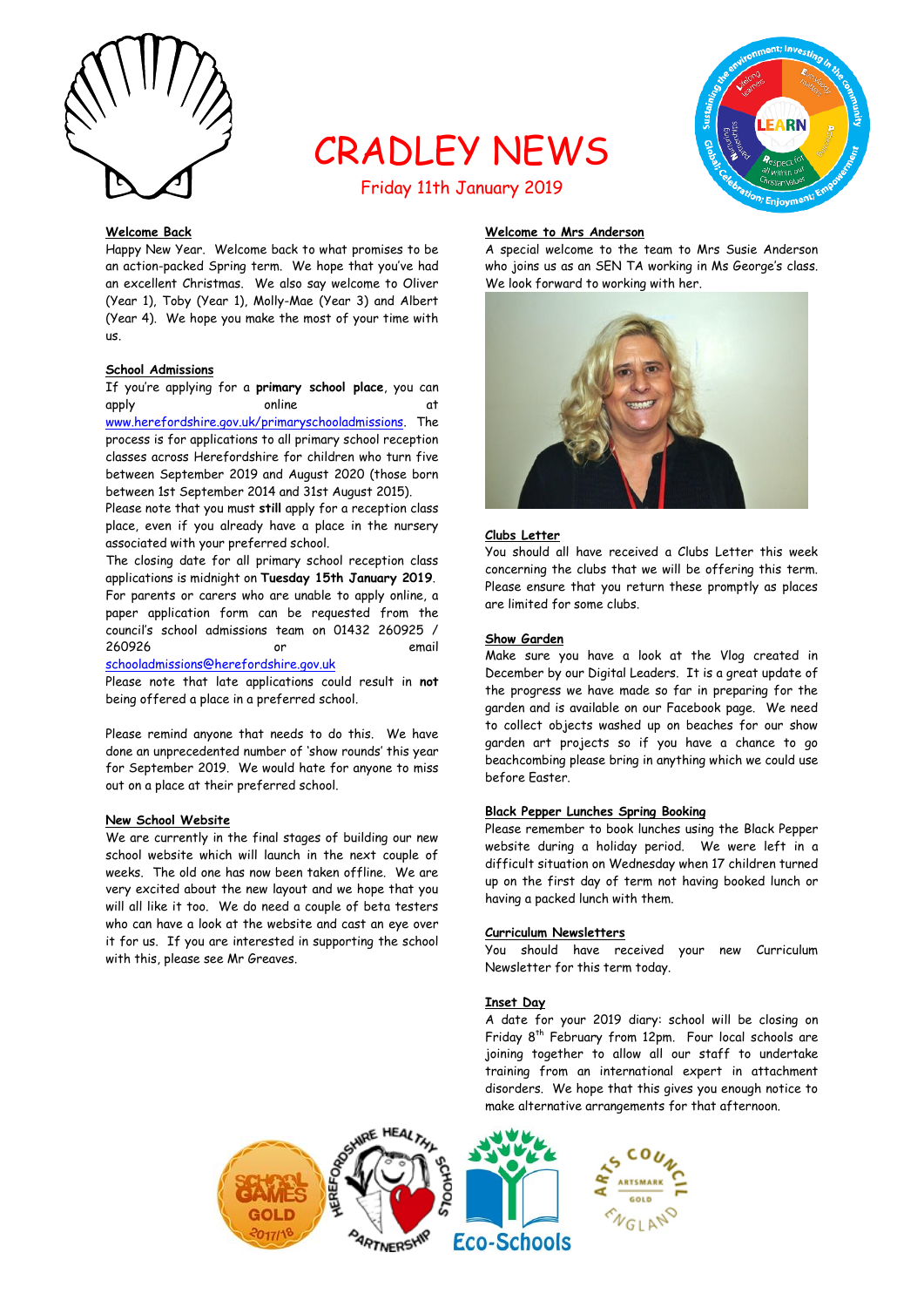#### **Nursery**

Happy new year everyone! It's great to welcome everyone back to Nursery and we hope you've all had a wonderful Christmas break. We've started our new theme this week and we're now beginning to explore under the sea! On Wednesday we've been making playdough to look like the sea and we even added some blue powder paint. We've enjoyed colouring in different sea creatures this week and cutting out different coloured shapes to add to our sea creature pictures. To end off our week we made shark biscuits with Carol on Friday in our cooking session.



#### **Class One**

Despite being a short week back we have managed to cram lots in. On Wednesday we had our first PACEs session for PE. We played lots of games which practised our speeding up and slowing down and showed great listening skills by following the rules of the game. In music we have been experimenting with tuned and untuned instruments and we have started to learn how to read music and how to find the notes on a keyboard. In maths we have been counting and ordering numbers and in phonics we have started putting our set 1 speed sounds to the test with our partner work in reading. Next week we look forward to working with Miss Filby, from Worcester University who will be co-teaching in Class 1 for her final teaching placement. We will be starting our new topic 'We are Britain' where we will be learning all about mountains, rivers and canals.

#### **Class Two**

This week in Class 2 we have been revising our knowledge of place value in maths and starting to work on rewriting a traditional story in English. We have been thinking about special book in RE in preparation for our topic 'How can we learn from sacred books?' In PE we have been enjoying multiskills activities and in science we are learning about materials.

#### **Class Three**

A big Cradley welcome to Albert and Molly Mae, who joined us this week. We are so proud with the way the class have looked after them and with the way they have settled in so quickly.

We have kick started our new topic, 'Rainforests,' with some tricky geographical vocabulary and some wonderful floral art work inspired by Georgia O'Keefe. In PE we have begun to hone our attacking and defending skills, in maths we have been getting to grips with rounding and in English we have been thinking about what makes for an exciting piece of description.

#### **Class Four**

In this shorter week, Class 4 have still packed in a lot of learning. We have started our topic for the term, Stone Age to Iron Age Britain by looking at the history of the world, creating timelines for the Stone Age and looking at life in the Mesolithic and Neolithic periods. We have also started our dance sessions with a coach from Dance in Motion and begun to think about how we keep ourselves safe online. In English we have been focusing on reading, recommending books to each other, finding new books we would like to read and reviewing books that we have already read. In Maths we have developed our mental multiplication and division skills, with some of us developing our prime and square number knowledge.

#### **Class Five**

During our short first week we have started to 'read' our new class text, 'The Arrival', a beautifully illustrated and moving story told in pictures – with no words! We have enjoyed creating our own word banks in preparation for writing sections of the story. In maths we have been working on our arithmetic skills, and in science we began a unit of work on the heart, learning how the blood circulates around the body. We also began our new topic, 'The Struggle for England up to 1066', by looking at evidence telling us where the Anglo Saxons settled.

Finally, we were thrilled to receive a Christmas gift from Mrs Baynham who worked with us for a short time last term. Linked to the work in English she did with us, Mrs Baynham 'adopted' an Amur Leopard for us, and we received this cute little fellow as a 'thankyou' from WWF. We have named him 'Philip'! Thank you so much, Mrs B., from all of us! We will look forward to receiving updates three times a year on the work of the WWF adoption programme.